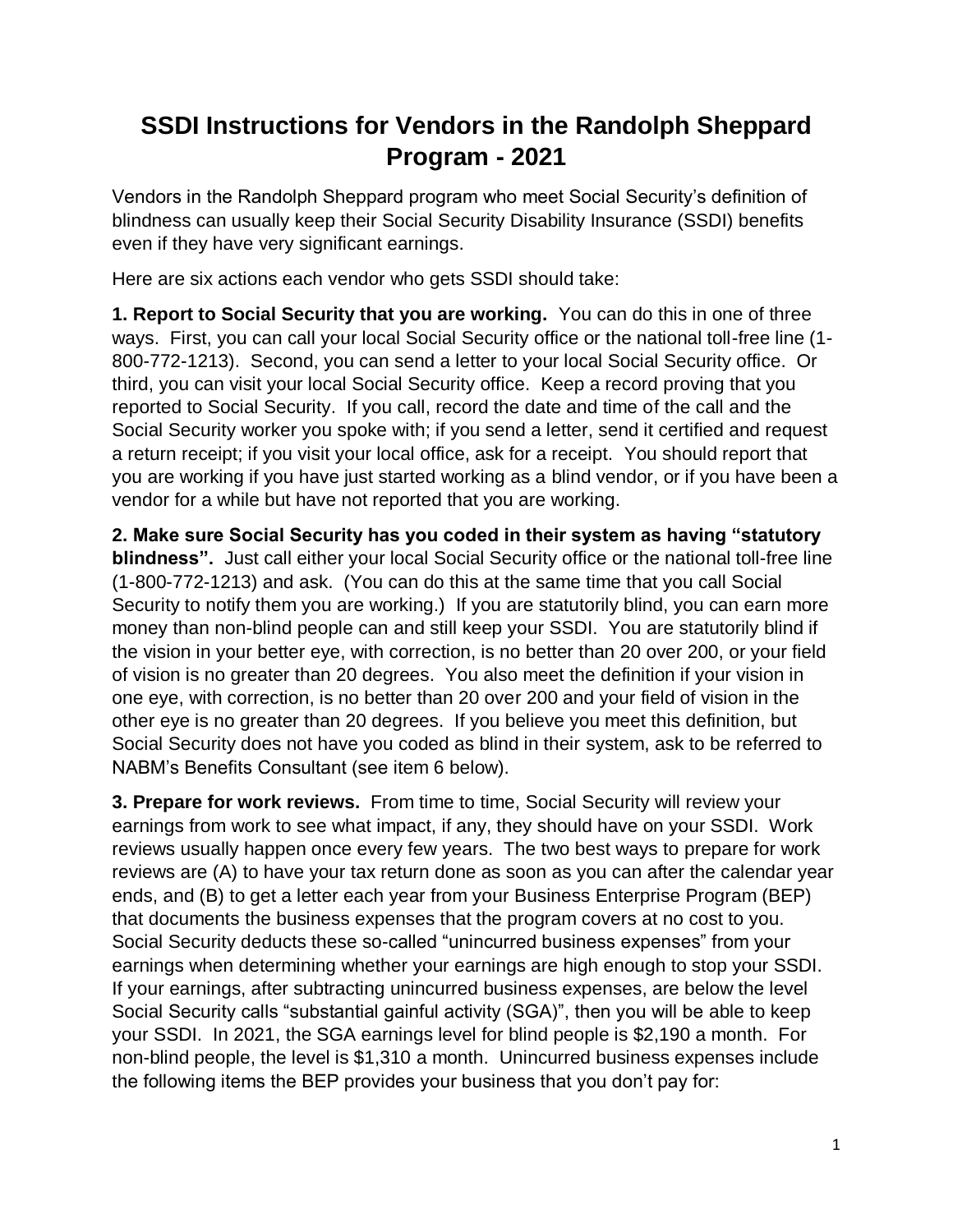- Rent and utilities for work space
- Management services
- Equipment (depreciated, usually over 5 or 7 years)
- Maintenance and repairs
- Cleaning services
- Other items the BEP provides to your business

Many BEP's will provide letters documenting all the unincurred business expenses you receive. Others will provide letters that document all the expenses except rent and utilities. If your BEP doesn't calculate the value of rent and utilities you receive, you can do it yourself. Just measure the area of your work space in square feet. Multiply the square footage by the market rate per square foot per year for similar commercial space. You can ask your building management, look at commercial real estate ads for properties in the same area, or consult with a commercial realtor to estimate the market rate. Once you determine the value of the rent and utilities you receive, ask your BEP to include this information in the letter they send you.

**Note:** When you get SSDI and start paid work for the first time after you've qualified for SSDI, Social Security may give you a 9-month "trial work period", when you can earn any amount without affecting your SSDI. After your trial work period ends, then your earnings need to stay below SGA for you to keep SSDI. You also need to avoid doing SGA for the first 12 months after your "onset date" – the date Social Security determined your disability met their standard. For more information, see Social Security's pamphlet, "Working While Disabled: How We Can Help" at [www.ssa.gov/pubs/ENN-05-10095.pdf.](http://www.ssa.gov/pubs/ENN-05-10095.pdf)

## **4. Figure out if your earnings, after subtracting your unincurred business expenses, are below SGA.**

If your business is a sole proprietorship, a limited liability company (LLC), or a simple partnership, and your vending business is your only source of earnings - Start with your net profits – that's your total business revenue for the year minus the business expenses you paid for during the year. You can find this amount at the bottom of the Schedule C, Profit or Loss from Business form included in your tax return.

Multiply your net profit by 0.9235 (a deduction for the extra Social Security tax you pay as a self-employed person). The result is called your "net earnings from selfemployment (NESE)".

Take your NESE and subtract your total unincurred business expenses for the year.

Next, subtract the amount of any commissions (revenue) you received during the year from vending machines that you did not service, operate or maintain.

If the resulting amount is less than \$26,280 for the year (in 2021), and you are statutorily blind, then your earnings are below SGA, and your SSDI should continue.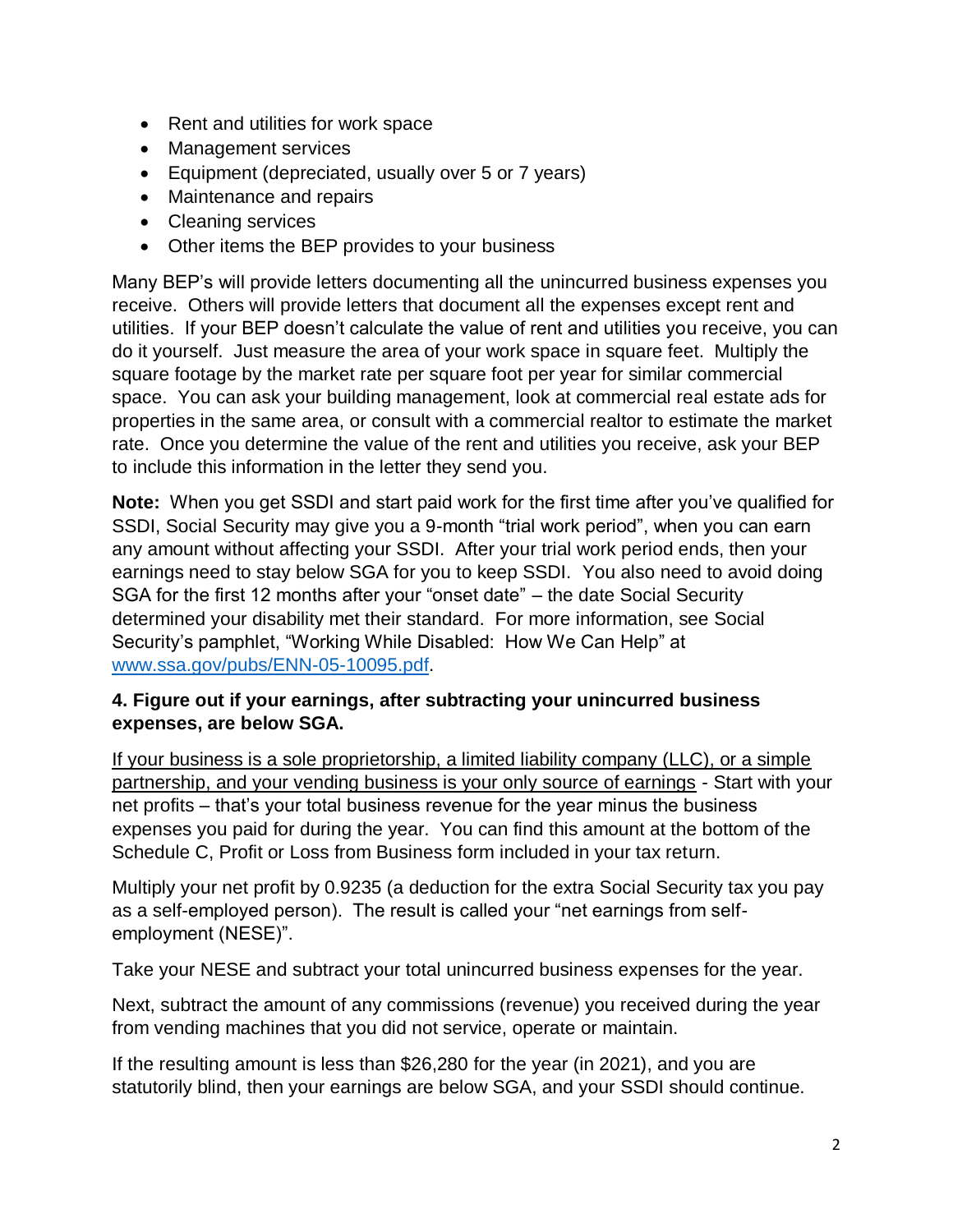If you are not statutorily blind, and the resulting amount is less than \$15,720 for the year (in 2021), then your earnings are below SGA, and your SSDI should continue.

If the resulting amount is above SGA, there are other subtractions from earnings you may be able to use to keep your earnings below SGA. Ask to be referred to NABM's Benefits Consultant for help (see item 6 below).

If your business is a C Corporation or files taxes as a S Corporation, or if you have more than one business, or if you have a job in addition to your business - Ask to be referred to NABM's Benefits Consultant for help (see item 6 below).

**5. Comply with work reviews.** When Social Security is ready to do a work review, they will send you a letter notifying you. The letter will usually include a form called "Work Activity Report – Self-Employment (SSA 820)". You should complete this form and return it to Social Security along with the tax returns for all years Social Security is reviewing, and letters from your BEP documenting your unincurred business expenses for the same years. You can also provide the attached memo to Social Security.

When you complete the Work Activity Report form, note the following:

Question 4, net earnings – Take your net profits for the year and divide them by the number of months your business operated that year. Take the resulting amount and list it as your net earnings for each month your business operated during the year.

Question 6, management responsibilities – If someone else helps you with management functions for your business, enter the number of hours per month the other person performs these functions, and the number of hours per month you perform them. List the functions the other person performs, and the ones you perform. Some of the functions may be the same for both you and the other person.

Question 8, unincurred business expenses and free help – List the unincurred business expenses you received from your BEP and the total amount of these expenses for each year Social Security is reviewing. Refer to the letter from your BEP, which should be attached to the Work Activity Report form. If you also receive free help from another person to operate your business, describe the help, list the number of hours per year the person helped you, and estimate the hourly wage you would need to have paid for this kind of help from an employee. Multiply the number of hours by the hourly wage and list the total value of the unpaid help for each year Social Security is reviewing. NABM's Benefits Consultant can advise you about unpaid help (see item 6 below).

Question 9, disability-related expenses – If you pay for expenses related to your disability or another medical condition, nobody reimburses you for the expenses, and the expenses are needed at least partly for work, you may be able to deduct these as "impairment related work expenses (IRWE's)". You may only need to list IRWE's if your net earnings from self-employment, after subtracting your unincurred business expenses and the value of unpaid help you received, are above SGA. List the